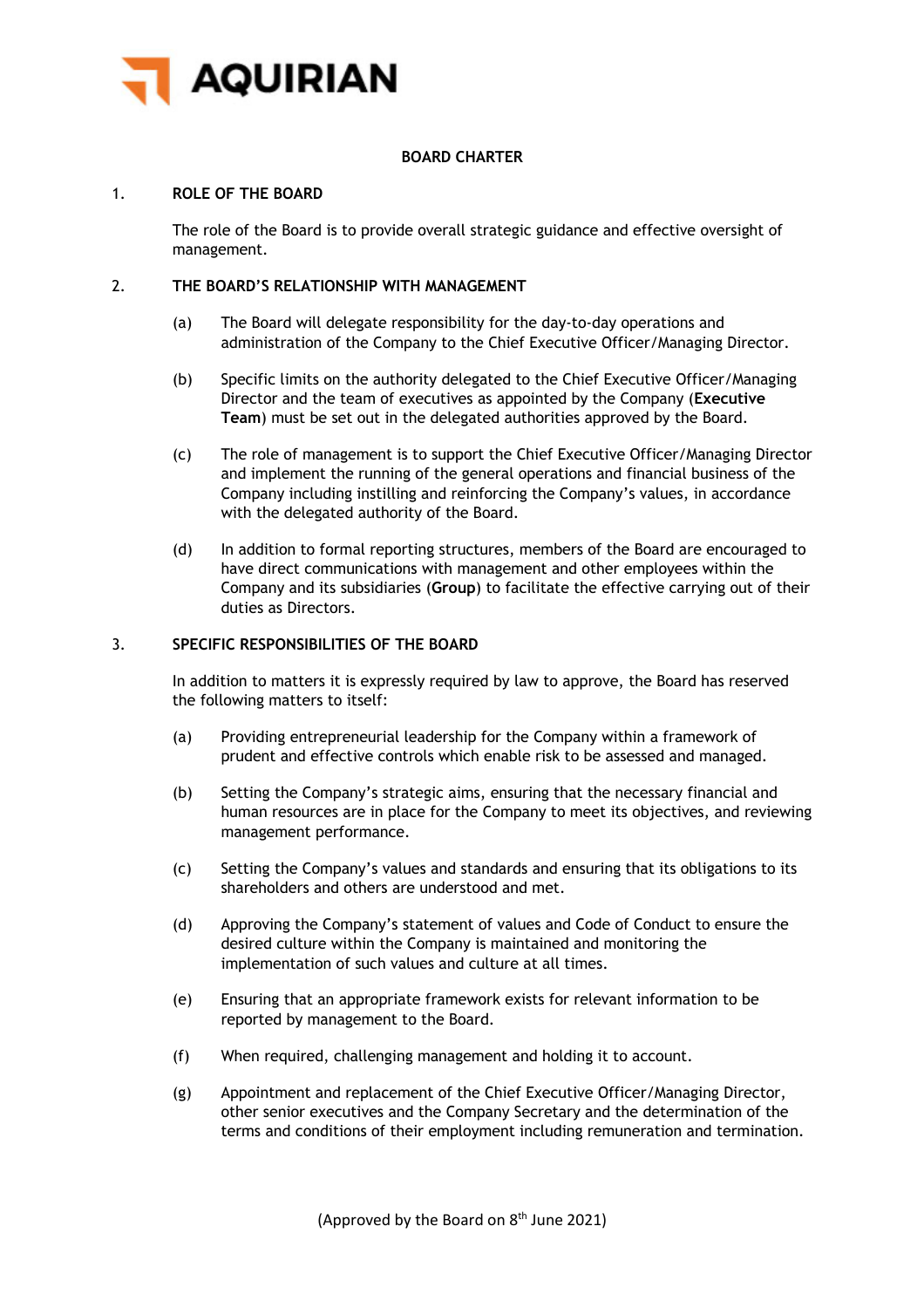- (h) Approving the Company's remuneration framework and ensuring it is aligned with the Company's purpose, values, strategic objectives and risk appetite.
- (i) Monitoring the timeliness and effectiveness of reporting to shareholders.
- (j) Reviewing and ratifying systems of audit, risk management (for both financial and non-financial risk) and internal compliance and control, codes of conduct and legal compliance to minimise the possibility of the Company operating beyond acceptable risk parameters.
- (k) Approving and monitoring the progress of major capital expenditure, capital management and significant acquisitions and divestitures.
- (l) Approving and monitoring the budget and the adequacy and integrity of financial and other reporting such that the financial performance of the Company has sufficient clarity to be actively monitored.
- (m) Approving the annual, half yearly and quarterly accounts.
- (n) Approving significant changes to the organisational structure.
- (o) Approving decisions affecting the Company's capital, including determining the Company's dividend policy and declaring dividends.
- (p) Recommending to shareholders the appointment of the external auditor as and when their appointment or re-appointment is required to be approved by them (in accordance with the ASX Listing Rules if applicable).
- (q) Ensuring a high standard of corporate governance practice and regulatory compliance and promoting ethical and responsible decision making.
- (r) Procuring appropriate professional development opportunities for Directors to develop and maintain the skills and knowledge needed to perform their role as Directors effectively and to deal with new and emerging business and governance issues.

### 4. **COMPOSITION OF THE BOARD**

- (a) The Board should comprise Directors with a mix of qualifications, experience and expertise which will assist the Board in fulfilling its responsibilities, as well as assisting the Company in achieving growth and delivering value to shareholders.
- (b) In appointing new members to the Board, consideration must be given to the demonstrated ability and also future potential of the appointee to contribute to the ongoing effectiveness of the Board, to exercise sound business judgement, to commit the necessary time to fulfil the requirements of the role effectively and to contribute to the development of the strategic direction of the Company.
- (c) The composition of the Board is to be reviewed regularly against the Company's Board skills matrix to ensure the appropriate mix of skills and expertise is present to facilitate successful strategic direction and to deal with new and emerging business and governance issues.
- (d) Where practical, the majority of the Board should be comprised of non-executive Directors who can challenge management and hold them to account as well as represent the best interests of the Company and its shareholders as a whole rather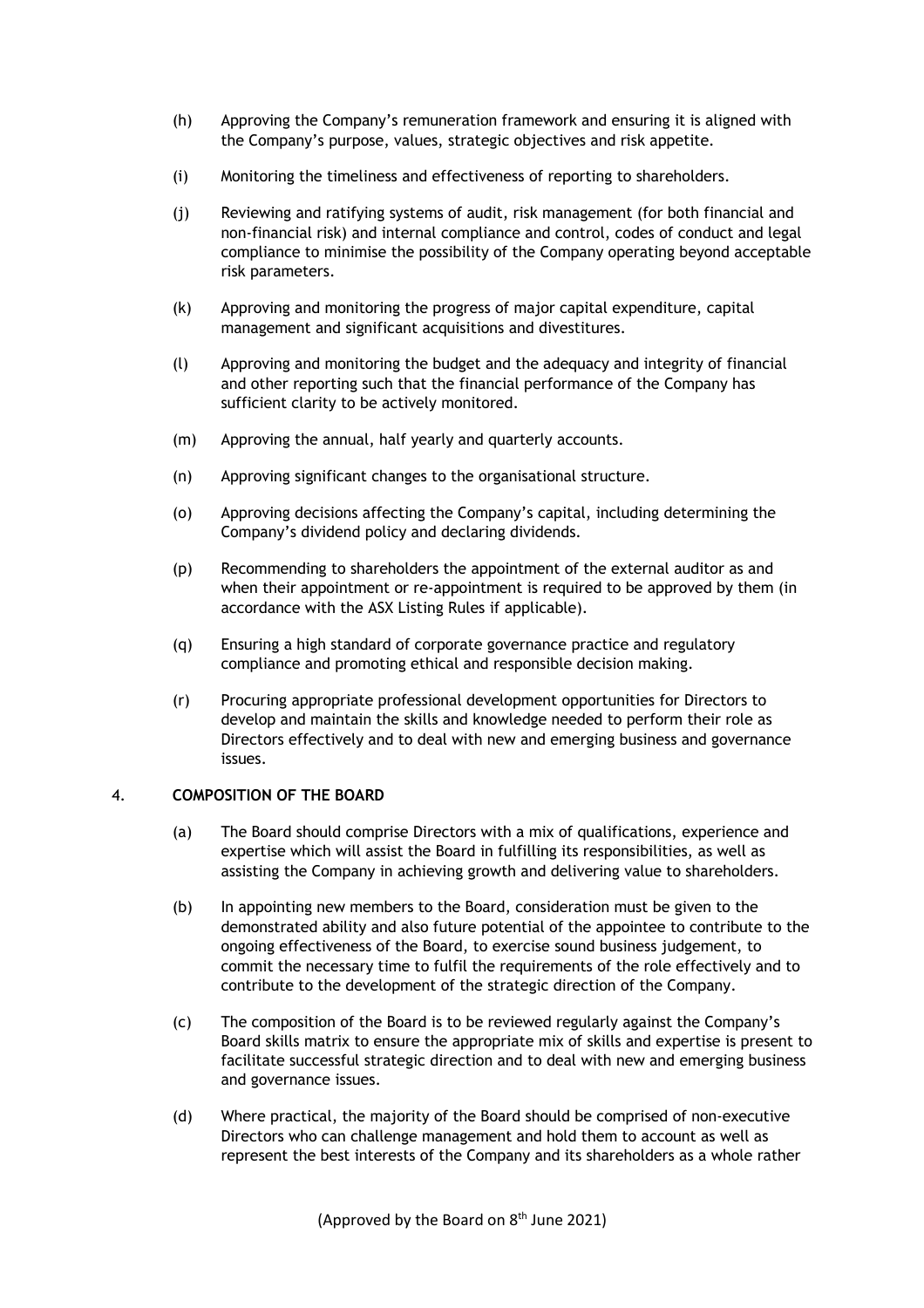than those of individual shareholders or interest groups. Where practical, at least 50% of the Board should be independent.

- (e) An independent Director is a director who is free of any interest, position or relationship that might influence, or reasonably be perceived to influence, in a material respect his or her capacity to bring an independent judgement to bear on issues before the Board and to act in the best interests of the Company as a whole rather than in the interests of an individual shareholder or other party.
- (f) In considering whether a Director is independent, the Board should consider the definition of what constitutes independence as detailed in Box 2.3 of the ASX Corporate Governance Council's Corporate Governance Principles and Recommendations - 4th Edition as set out in Annexure A (**Independence Tests**).
- (g) Prior to the Board proposing re-election of non-executive Directors, their performance will be evaluated to ensure that they continue to contribute effectively to the Board.
- (h) The Company must disclose the length of service of each Director in, or in conjunction with, its annual report (**Annual Report**).
- (i) The Company must disclose the relevant qualifications and experience of each member of the Board in, or in conjunction with, its Annual Report.

# 5. **DIRECTOR RESPONSIBILITIES**

- (a) Where a Director has an interest, position or relationship of the type described in the Independence Tests, but the Board is of the opinion that it does not compromise the independence of the Director, the Company must disclose the nature of the interest or relationship in question and an explanation of why the Board is of that opinion.
- (b) Directors must disclose their interests, positions or relationships. The independence of the Directors should be regularly assessed by the Board in light of the interests disclosed by them.
- (c) Directors are expected to bring their independent views and judgement to the Board and must declare immediately to the Board any potential or active conflicts of interest.
- (d) Directors must declare immediately to the Board, and the Board will determine whether to declare to the market, any loss of independence.
- (e) No member of the Board (other than a Managing Director) may serve for more than three years or past the third annual general meeting following their appointment, whichever is the longer, without being re-elected by the shareholders.

#### 6. **THE ROLE OF THE CHAIRMAN**

(a) The Chairman of the Board is responsible for the leadership of the Board, ensuring it is effective, setting the agenda of the Board, conducting the Board meetings, ensuring that accurate minutes of Board meetings are prepared by the Company Secretary, approved and held by the Company, and conducting shareholder meetings.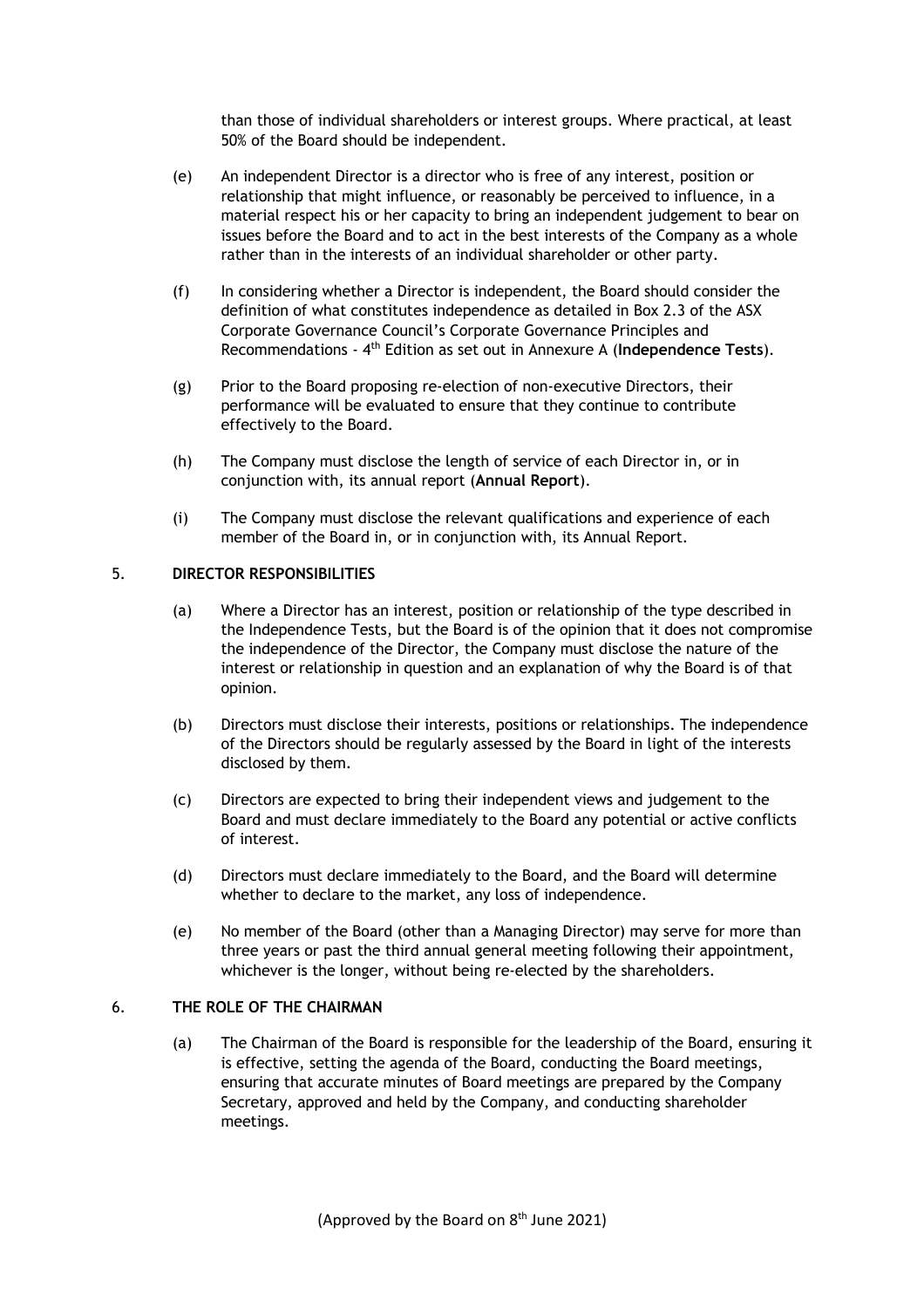- (b) The Chairman of the Board is responsible for setting clear expectations concerning the Company's culture, values and behaviours (including the nature and tone of Board discussions).
- (c) The Chairman of the Board must ensure that, if required, committees of the Board are properly structured with appropriate terms of reference. All other Board and committee members should be encouraged to participate in meetings and draw upon their professional qualifications, skills, knowledge and experience and, where appropriate, their independence.
- (d) The Chairman of the Board is to develop constructive and productive working relationships with the Managing Director and the other executives and professional advisers of the Group.
- (e) The Chairman of the Board must establish and lead the implementation of the corporate governance policies of the Company and ensure high standards of integrity, probity and corporate governance throughout the Board and the Group.
- (f) The Chairman of the Board is responsible for ensuring effective and timely communication with shareholders and other stakeholders, and ensure that the Board is aware of the views of the shareholders who have invested in the Company.
- (g) Where practical, the Chairman of the Board should be an independent nonexecutive Director. If a Chairman of the Board ceases to be an independent Director then the Board will consider appointing a lead independent Director.
- (h) Where practical, the Chief Executive Officer/Managing Director should not be the Chairman of the Board of the Company during his term as Chief Executive Officer/Managing Director or in the future.
- (i) The Chairman of the Board must be able to commit the time to discharge the role effectively.
- (j) The Chairman of the Board should facilitate the effective contribution of all Directors and promote constructive and respectful relations between Board members and management.
- (k) In the event that the Chairman of the Board is absent from a meeting of the Board then the Board shall appoint a Chairman for that meeting in an acting capacity.

# 7. **BOARD COMMITTEES**

- (a) Once the Board is of a sufficient size and structure, reflecting that the Company's operations are of a sufficient magnitude, to assist the Board in fulfilling its duties, the Board must establish the following committees, each with written charters:
	- (i) audit and risk committee;
	- (ii) remuneration committee; and
	- (iii) nomination committee.
- (b) The charter of each committee must be approved by the Board and reviewed following any applicable regulatory changes.
- (c) The Board will ensure that the committees are sufficiently funded to enable them to fulfil their roles and discharge their responsibilities.

(Approved by the Board on  $8<sup>th</sup>$  June 2021)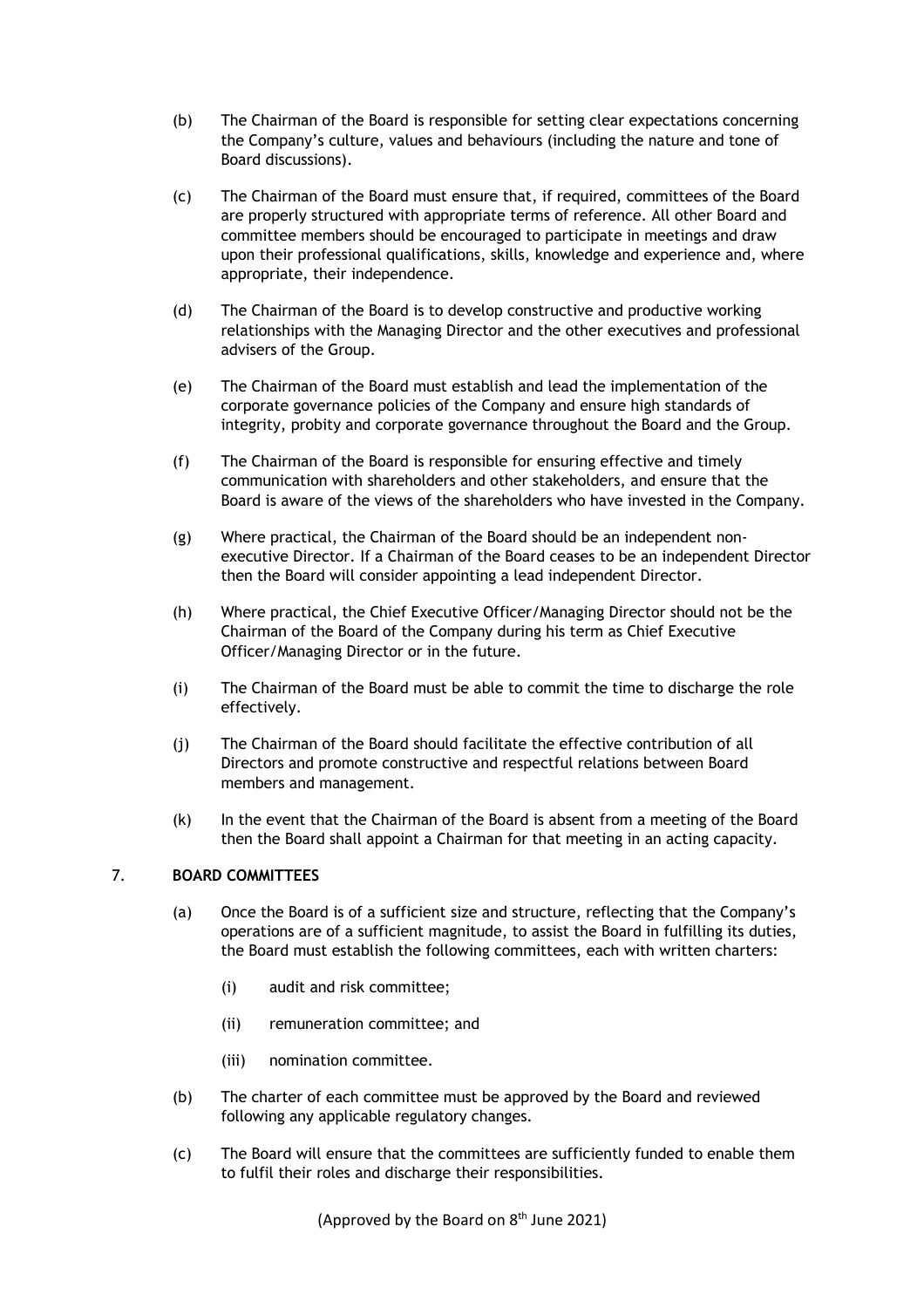- (d) Members of committees are appointed by the Board. The Board may appoint additional Directors to committees or remove and replace members of committees by resolution.
- (e) The Company must disclose the members and Chairman of each committee in, or in conjunction with, its Annual Report.
- (f) The minutes of each committee meeting shall be provided to the Board at the next occasion the Board meets following approval of the minutes of such committee meeting.
- (g) The Company must disclose in, or in conjunction with, its Annual Report, in relation to each reporting period relevant to a committee, the number of times each committee met throughout the period and the individual attendances of the members at those committee meetings.
- (h) Where the Board does not consider that the Company will benefit from a particular separate committee:
	- (i) the Board must carry out the duties that would ordinarily be assigned to that committee under the written terms of reference for that committee; and
	- (ii) the Company must disclose in, or in conjunction with, its Annual Report:
		- (A) the fact a committee has not been established; or
		- (B) if an audit and risk committee has not been established, the processes the Board employs that independently verify and safeguard the integrity of its financial reporting, including the processes for the appointment and removal of the external auditor and the rotation of the audit engagement partner, and the process it employs for overseeing the Company's risk management framework.

# 8. **BOARD MEETINGS**

- (a) The Directors may determine the quorum necessary for the transaction of business at a meeting, however, until otherwise determined, there must be two Directors present at a meeting to constitute a quorum.
- (b) The Board will schedule formal Board meetings at least quarterly and hold additional meetings, including by telephone, as may be required.
- (c) Non-executive Directors may confer at scheduled times without management being present.
- (d) The minutes of each Board meeting shall be prepared by the Company Secretary, approved by the Chairman of the Board and circulated to Directors after each meeting.
- (e) The Company Secretary shall ensure that the business at Board and committee meetings is accurately captured in the minutes.
- (f) The Company Secretary shall co-ordinate the timely completion and distribution of Board and committee papers for each meeting of the Board and any committee.
- (g) Minutes of meetings must be approved at the next Board meeting.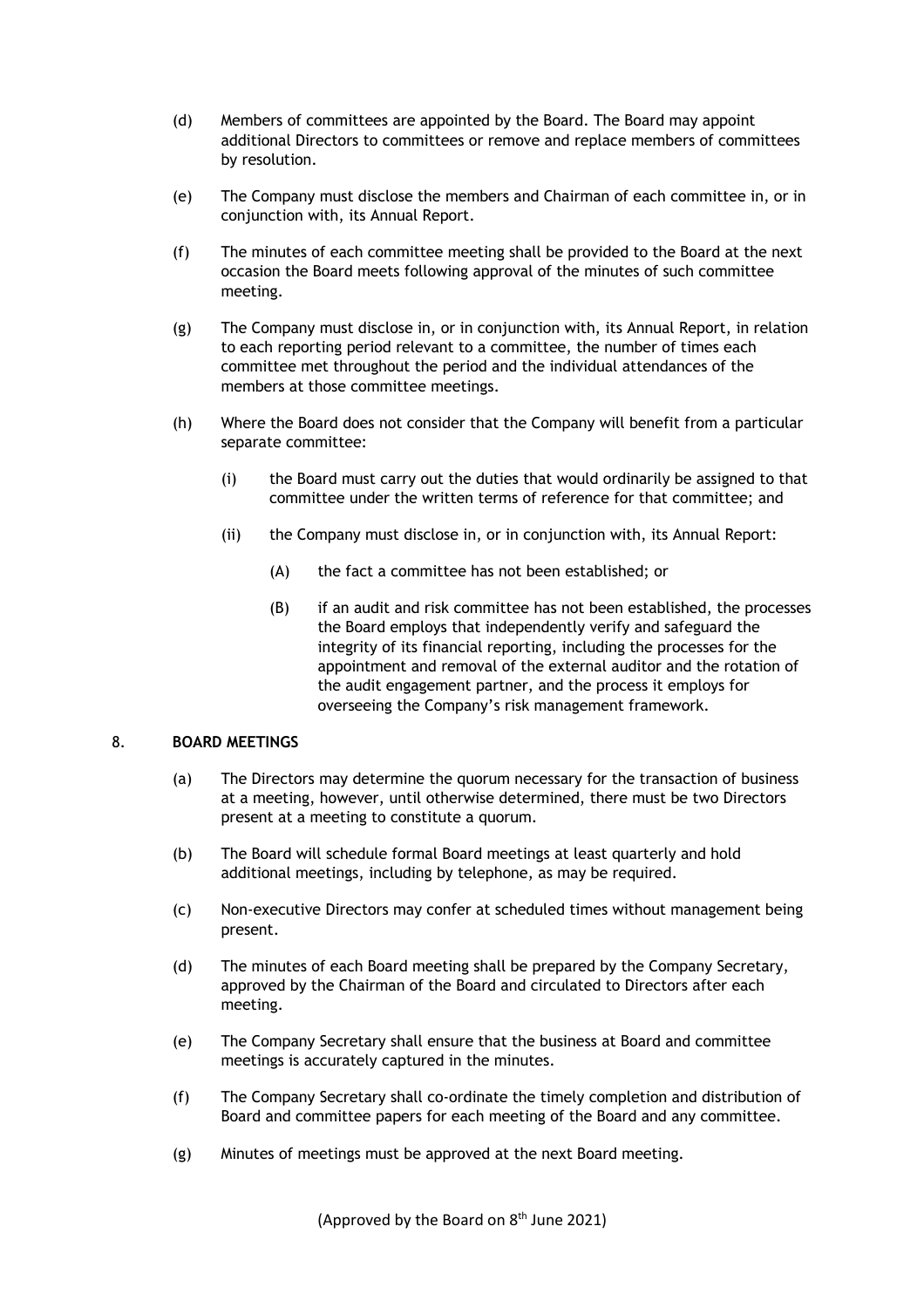(h) Further details regarding Board meetings are set out in the Company's Constitution.

### 9. **THE COMPANY SECRETARY**

- (a) When requested by the Board, the Company Secretary will facilitate the flow of information of the Board, between the Board and its committees and between senior executives and non-executive Directors.
- (b) The Company Secretary is accountable directly to the Board, through the Chairman of the Board, on all matters to do with the proper functioning of the Board.
- (c) The Company Secretary is to facilitate the induction and professional development of Directors.
- (d) The Company Secretary is to facilitate and monitor the implementation of Board policies and procedures.
- (e) The Company Secretary is to provide advice to the Board on corporate governance matters, the application of the Company's Constitution, the ASX Listing Rules and applicable other laws.
- (f) All Directors have access to the advice and services provided by the Company Secretary.
- (g) The Board has the responsibility for the appointment and removal, by resolution, of the Company Secretary.

### 10. **ACCESS TO ADVICE**

- (a) All Directors have unrestricted access to Company records and information except where the Board determines that such access would be adverse to the Company's interests.
- (b) All Directors will receive briefings on material developments in laws, regulations and accounting standards relevant to the Company.
- (c) All Directors may consult management and employees as required to enable them to discharge their duties as Directors.
- (d) All new Directors will be offered induction training, tailored to their existing skills, knowledge and experience, to position them to discharge their responsibilities effectively and to add value. This will include:
	- (i) having interviews with key senior executives to gain an understanding of the Company's structure, business operations, history, culture and key risks, and conducting site visits of key operations;
	- (ii) training on legal duties and responsibilities as a Director under the key legislation governing the Company and the ASX Listing Rules (including ASX's continuous and periodic reporting requirements); and
	- (iii) training on accounting matters and on the responsibilities of Directors in relation to the Company's financial statements.
- (e) The Board, committees or individual Directors may seek independent external professional advice as considered necessary at the expense of the Company, subject